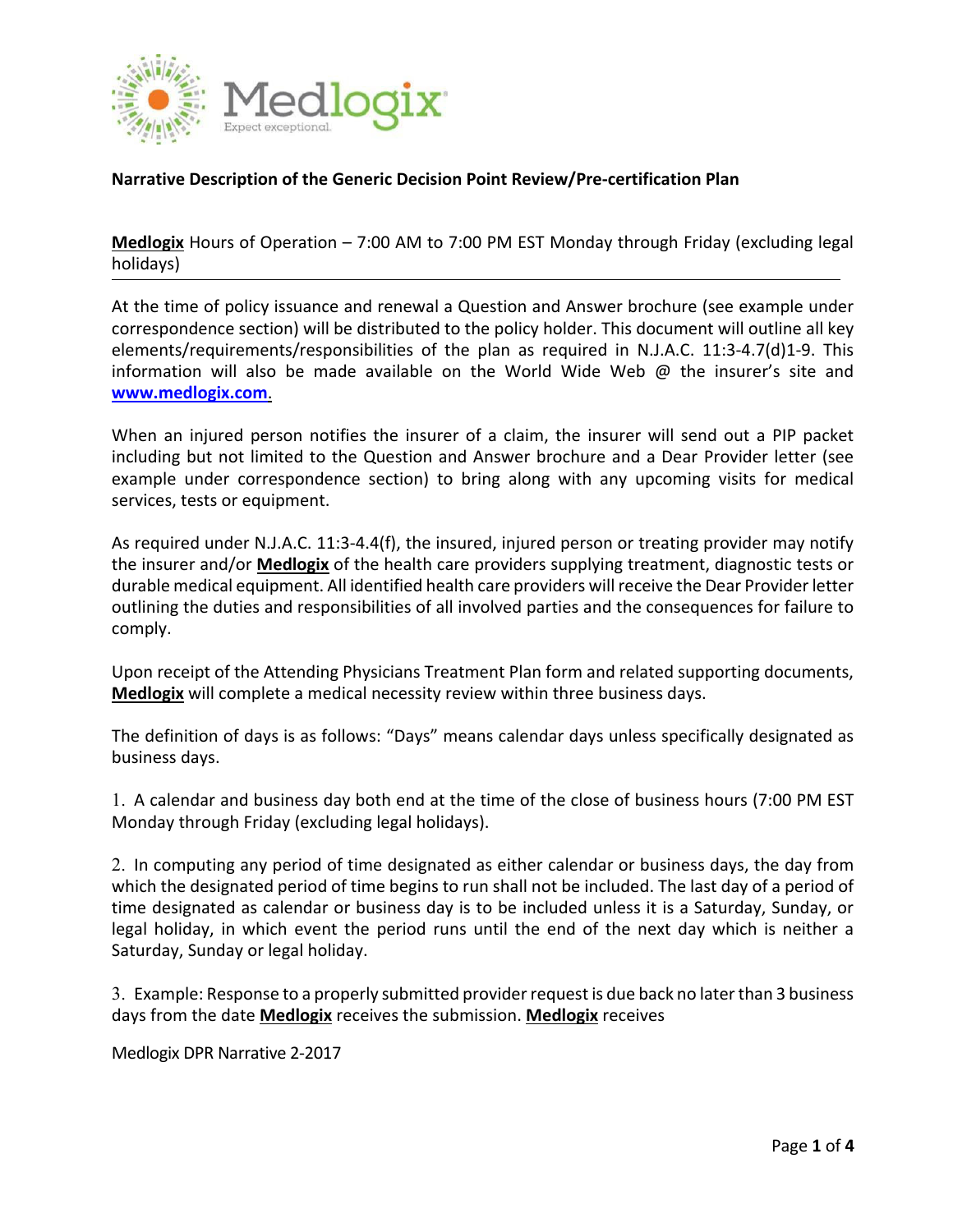an Attending Provider Treatment Plan Form by facsimile transmission dated 1:00 PM EST on Wednesday February 6, 2013. Day one of the 3‐buisness day period is Thursday, February 7, 2013. Since the 3<sup>rd</sup> day would be Saturday, February 9, 2013, Medlogix's decision is due no later than close of business Monday, February 11, 2013.

**Medlogix** will communicate the findings (administrative non‐certification, approval, modification or denial) to the requesting health care provider and injured person or his or her designee on a Care Plan Evaluation letter (see example under correspondence section).

## **Denials of decision point review and pre‐certification requests on the basis of medical necessity shall be the determination of a physician. In the case of treatment prescribed by a dentist, the denial shall be by a dentist.**

If the need arises for **Medlogix** to utilize an independent medical exam during the decision point review/pre‐certification process, the guidelines in accordance to 11:3‐4.7(e) 1‐7 will be followed. This includes but is not limited to: prior notification to the injured person or his or her designee, scheduling the exam within seven calendar days of the receipt of the attending physicians treatment plan (unless the injured person agrees to extend the time period) through a detailed scheduling letter sent to the injured person or his or her designee(see example under correspondence section), having the exam conducted by a provider in the same discipline, scheduling the exam at a location reasonably convenient to the injured person, and providing notification of the decision within three business days after attendance of the exam on a Care Plan Evaluation letter.

If the injured person has more than one unexcused failures to attend the scheduled exam, notification will be immediately sent (on a Care Plan Evaluation letter) to the injured person or his or her designee, and all providers treating the injured person for the diagnosis (and related diagnosis) contained in the attending physicians treatment plan form. The notification will place the injured person on notice that all future treatment, diagnostic testing or durable medical equipment required for the diagnosis (and related diagnosis) contained in the attending physicians treatment plan form will not be reimbursable as a consequence for failure to comply with the plan.

If a treating health care provider fails to submit a request for decision point review/pre-certification or fails to provide clinically supported findings that support the request as outlined in the plan, payment of medically necessary services will result in co-payment of 50% (in addition to any deductible or co‐payment that applies under the policy) of the eligible charge.

If **Medlogix** fails to respond to a request within three business days, the treating health care provider may continue with the course of care until **Medlogix** communicates its findings.

Prior to making a request for alternate dispute resolution, all appeals must be initiated using the forms established by the NJ Department of Banking and Insurance. The minimum required information (identified by form section number) is as follows:

KEY DATES (sections 1‐2) CLAIM INFO (sections 3‐5) PATIENT INFO (sections 6‐7 and 9‐13) PROVIDER/FACILITY INFO (sections 14‐25) DOCUMENTS INCLUDED INFO (section 29 indicated with asterisk) PRE‐SERVICE APPEALS ISSUES INFO (sections 30‐31, and 32, 33, or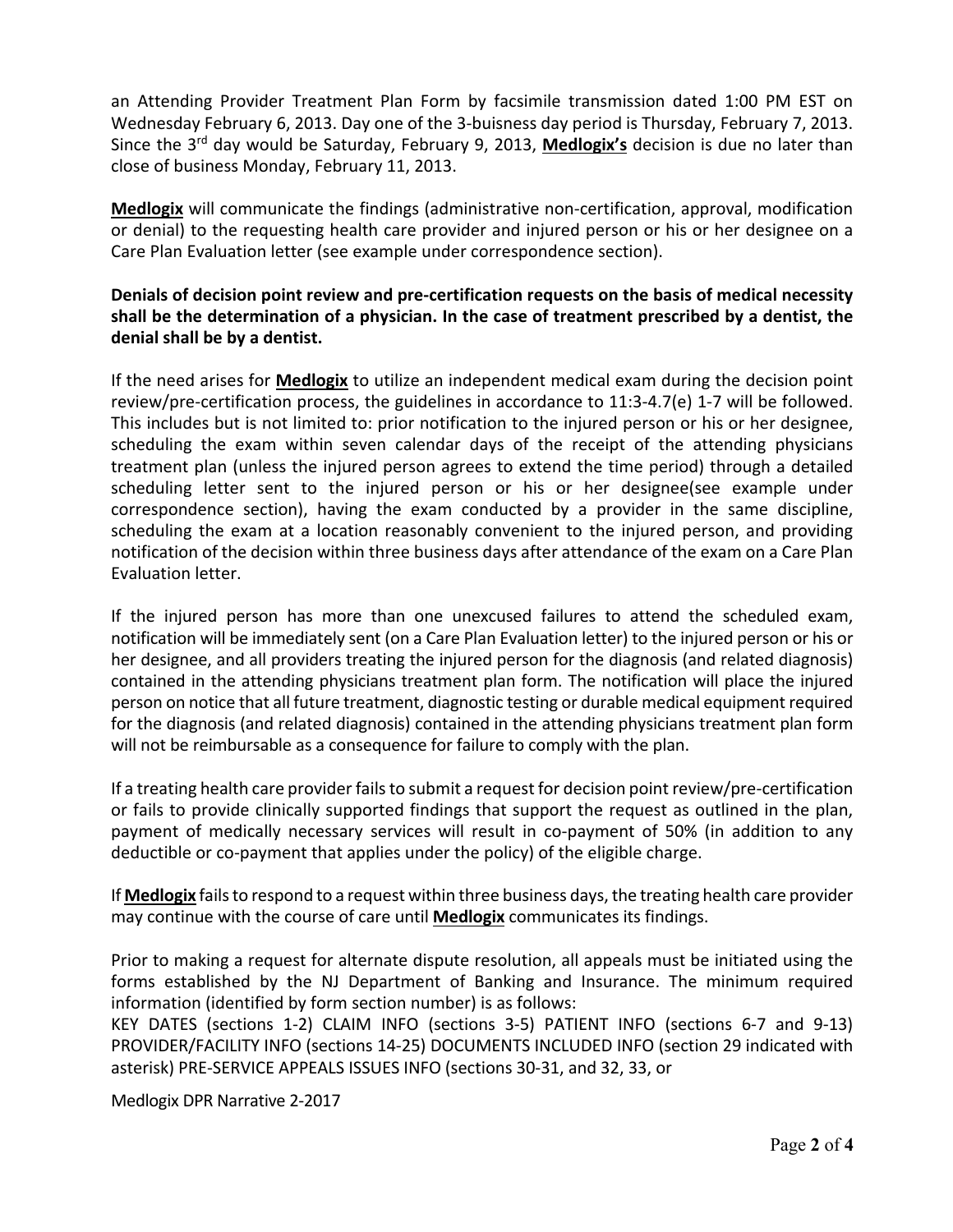34) POST‐SERVICE APPEALS ISSUES INFO (sections 30‐31, 33 and/or 38 and 34‐36 if completing section 38) PRE‐SERVICE SIGNATURE INFO (sections 35‐36) POST‐SERVICE SIGNATURE INFO (sections 39‐40).

Failure to follow these requirements will be considered an incomplete submission and will result in an administrative denial. This incomplete submission does not constitute acceptance within the required timeframes for Pre‐service and Post‐service appeals.

Failure to utilize the Internal Appeals procedures as outlined in 11:3‐4.7B on the forms established by the Department prior to filing arbitration or litigation will invalidate any assignment of benefits.

There are two types of appeals (with specific workflows) that can be considered:

Pre‐service: an appeal of the denial or modification of a decision point review or precertification request prior to the performance or issuance of the requested medical procedure, treatment, diagnostic test, other service, and/or durable medical equipment on the grounds of medical necessity.

The Pre‐service appeal form and any supporting documentation shall be submitted by the provider to **Medlogix** via fax @ (856) 910‐2501 or in writing @ 300 American Metro Blvd., Suite 170, Hamilton, NJ 08619.

A pre‐service appeal shall be submitted no later than 30 days after receipt of a written denial or modification of requested services.

Decisions on pre-service appeals shall be issued by the insurer or its designated vendor to the provider who submitted the appeal no later than 14 days after receipt of the pre‐service appeal form and any supporting documentation. If it's determined that the new information submitted with the appeal requires the need of an expert report or addendum to an expert report (ie: Peer Review, Independent Medical Exam, Medical Director Review, etc...) to properly respond to the appeal, an additional 10 days will be added to the response time requirement.

Post-service: an appeal subsequent to the performance or issuance of the services and/or what should be reimbursed.

The Post-service appeal form and any supporting documentation shall be submitted by the provider to **Medlogix** via fax @ (856) 910‐2501 or in writing @ 300 American Metro Blvd., Suite 170, Hamilton, NJ 08619.

A post‐service appeal shall be submitted at least 45 days prior to initiating alternate dispute resolution pursuant to N.J.A.C. 11:3‐5 or filing an action in Superior Court.

Decisions on post‐service appeals shall be issued by the insurer or its designated vendor to the provider who submitted the appeal no later than 30 days after receipt of the appeal form and any supporting documentation. If it's determined that the new information submitted with the appeal requires the need of an expert report or addendum to an expert report (ie: Professional Code